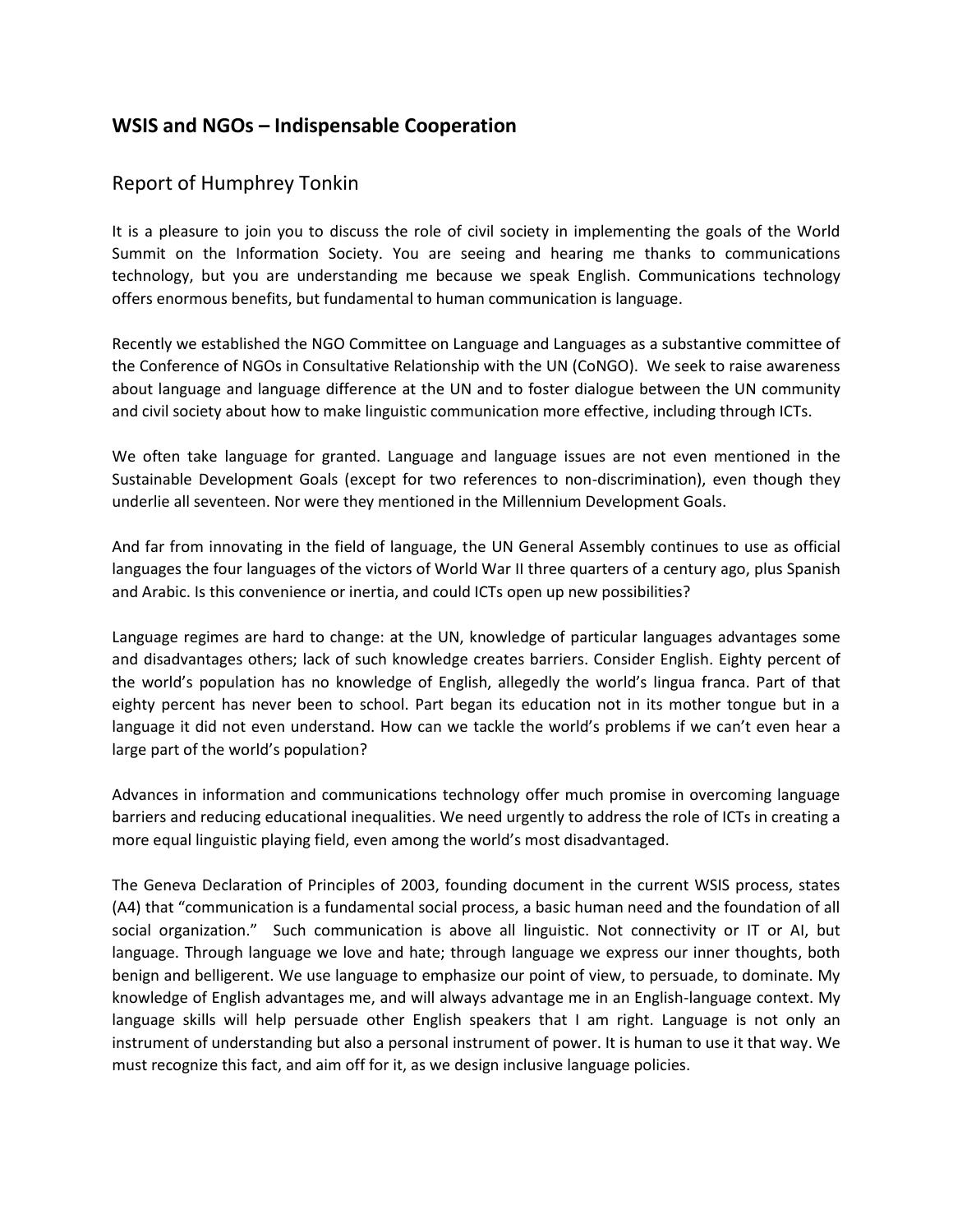The Geneva Declaration of Principles also states (A9) that "We are aware that ICTs should be regarded as tools and not as an end in themselves." ICTs "can also promote dialogue among people, nations and civilizations." But, the Declaration adds (A52-A54), they must take into account cultural and linguistic diversity: "The creation, dissemination and preservation of content in diverse languages and forms must be accorded high priority in building an inclusive Information Society."

As we sit here in our international environment it is easy to imagine that we have essentially solved the problem of linguistic diversity. We use English or French – or are assisted by skilled interpreters and translators and by the ICTs that they have at their disposal. We feel that we can converse with the world. In truth we can *speak* to the world, but the majority of civil society cannot *hear* us because of language barriers: we have created a hierarchy of languages, elevating some and marginalising others. We can speak but we cannot always listen. Yet sustainable development must include the marginalised, and we must hear them.

To its credit, the United Nations is increasingly aware of the problem, even if it has not fully operationalised this awareness. It has redoubled its multilingual outreach: it now uses more languages to communicate with the world than ever before, thanks to concerted efforts by, among others, the UNDGC, the Department of Global Communications. But the UN is still better at talking than at listening. And civil society, for its part, speaks many languages and, in a world where we need everyone's cooperation, often can neither contribute to the international debate nor answer back.

On this issue, we are currently celebrating a centennial of sorts. In June 1922, one hundred years ago almost to the day, the Fifth Committee of the League of Nations, meeting in Geneva, endorsed a report by the League's under-secretary general for intellectual cooperation, Inazo Nitobe, calling for the investigation of a neutral international language as a means of communication across linguistic boundaries. It took a couple of years for the speakers of French to dislodge this idea, and to confirm French and English as the languages of the League. The issue of language disappeared from the League's agenda. And when the UN was founded, as we have seen, linguistic inequality was baked into its structure. When, sixty years after Nitobe's report, the MacBride Report on international communications was issued by UNESCO in 1980, it contained only one reference to language, inserted in the report by a Tunisian diplomat over protests that "communications" (plural) and "communication" (singular) were quite separate matters.

Of course they are not. ICTs and AI are increasingly able to process a large diversity of languages, creating an increasingly level playing field among the languages of the world. As representative to the UN of the Universal Esperanto Association, I continue to believe, as Inazo Nitobe believed one hundred years ago, that there are linguistic solutions to language difference, including technological solutions. If peace and understanding and sustainable development are to mean anything at all, we must use any and all means to promote them. And that includes addressing language difference head on. Our new NGO Committee on Language and Languages recently heard reports on UNESCO's encouraging work in the language field, from mother-tongue education to the Decade of Indigenous Languages. And we are aware of stirrings elsewhere in the international community, including, for example, the World Bank's interest in mother tongue education. Perhaps, as the international community becomes more aware of the need to engage civil society as a whole, we can hope that listening to the many voices and languages